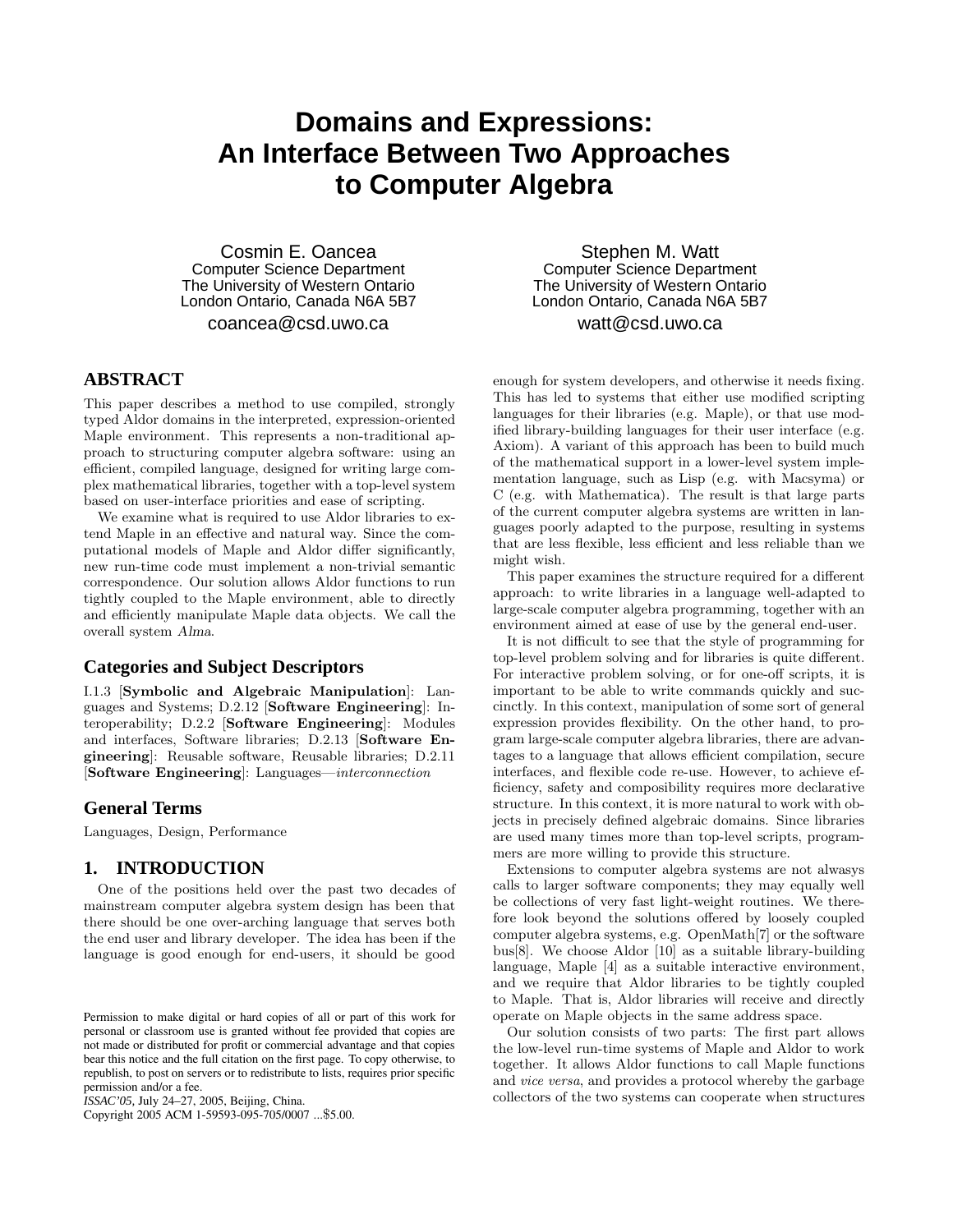span the two system heaps. As any low-level foreign function interface, it holds the user responsible for correct usage. This work has been reported elsewhere [9].

The second part of our solution, reported here, implements a high-level correspondence between Maple and Aldor concepts. The aim has been to bridge the semantic differences between the two environments, to allow Aldor domains to appear to the user as Maple modules, and Maple modules to appear as Aldor domains. While our semantic correspondence works both ways, in practice we are primarily interested in using Aldor libraries in the Maple environment. We use a tool to generate Aldor, C and Maple code that wraps the Aldor library exports, as well as supporting run-time support code to do dispatch and caching.

The resulting package, which we call Alma, allows standard Aldor libraries to be used in a standard Maple environment [4]. More precisely, Alma can be seen as a software component architecture to achieve connectivity among two computer algebra systems. It gracefully handles usererrors (type-checking), supports reflective features to describe components' types and functionalities, provides a useroriented interface (Maple "look and feel"), and employs highlevel optimizations. Thus, our approach is more challenging and quite different than previous work on low-level foreign function interfaces, and consequently the internal architecture of the proposed framework is more complex.

We present two validations of this architecture: First, we describe the mappings of the Aldor language features to Maple, and the Alma type-checking process (Section 5). Second, we present a comprehensive example, in which approximatively 1160 Aldor exports have been made available to the Maple user (Sections 2 and 7). Earlier results leading to this approach have been reported in [3] [6].

We see the following as contributions of this work:

- Aldor has been found to offer efficiencies comparable to hand-coded C<sup>++</sup> [1]. Our approach therefore allows extension libraries to operate with efficiencies comparable to Maple kernel routines.
- These extensions are written in a high-level language, well-adapted for mathematical software. It allows the programmer to ignore lower-level details and have natural integration of dynamic components into the Maple environment.
- Aldor is designed for mathematical "programming in the large" and provides linguistic support for such concepts as generic algorithms, algebraic interface specification and enforcement, dynamic instantiation, etc. Our approach allows the Maple system to benefit from these features. Alternatives, such as C++, do not provide this.
- Authors of large Aldor libraries often wish to make their functionality available through a main-stream computer algebra system. Two examples are Bronstein's library for differential operators, Sumit [2], and Moreno Maza's library for triangular sets, Triade [5]. The current work makes this relatively easy.

The remainder of this paper is organized as follows: We start with an example in Section 2: we show a Maple session computing the polynomial GCD over a tower of algebraic extensions using Aldor's BasicMath library. Section 3 briefly introduces the aspects of the Maple and Aldor programming environments needed to understand Alma. Section 4 presents a high level architectural view of the Alma framework, together with an example of user-Alma interaction. Section 5 describes the Maple mapping, together with our type-checking mechanism. Section 6 describes the key ideas used in the Aldor and C mappings. Section 7 shows the implementation side of the example started in Section 2. Finally, Section 8 presents some conclusions.

## **2. EXAMPLE**

This section presents an example where a Maple user employs the functionality of the Aldor BasicMath library to solve a mathematical problem in a way not supported natively in Maple. The BasicMath library was developed at NAG by Moreno Maza and others as part of the FRISCO project, and provides Aldor with a set of types and algorithms for computer algebra. It is an extensive library, comprising about 103700 lines of Aldor code.

```
read "mtestgcd-wrap.mpl":
```
y - x

```
# Construct polys
af1 := MapleToAldorPoly(x*y^2 - 4*y + 5*x):
af2 := MapleToAldorPoly(6*xx+y - y^2 + 5):
am := MapleToAldorPoly(x^2 + 1):
# Form triangular set and gcd by Aldor package.
trset := TriPack:-empty():
rchain:= TriPack:-regularChain(am, trset):
ggcd := TriPack:-regularGcd(af1, af2, rchain):
ggcd := genstep(ggcd):
ggcd := TriPack:-reducedForm(ggcd, rchain):
# Get the GCD as a Maple expression.
AldorToMaplePoly(ggcd);
```
#### Figure 1: A Maple session computing a GCD in  $(R[x]/\text{Sat}(m_x))[z, y]$  using the Alma framework

The Maple session presented in Figure 1 shows the Alma interface. The example computes the greatest common divisor of two polynomials in  $(R[x]/\text{Sat}(x^2+1))[z, y]$  by invoking the Aldor BasicMath library and using its support for regular chains. The session uses the file mtestgcd-wrap.mpl to act as a wrapper between the Alma system and the user. The implementation of this file is explained in Section 7, after we have described the necessary concepts.

The example first creates the Alma objects corresponding to the given Maple polynomials. The regular chain containing the polynomial  $m$  is constructed, and the greatest common divisor of  $f_1$  and  $f_2$  with respect to the regular chain is computed. Finally, the reduced form of ggcd is computed, and it is converted to a Maple polynomial.

The functions empty, regularChain and regularGcd have the interfaces exactly as exported by the Aldor library.

TriPack is the instantiation of an automatically generated Maple module wrapper corresponding to the Aldor package RegularTriangularSet.

## **3. ASPECTS OF MAPLE AND ALDOR**

This section briefly presents some of the aspects of Aldor and Maple systems that we used in our architectural design.

Maple uses a dynamically typed language that supports first class functions. Typically, functions use dynamic type tests to implement polymorphism, and name overloading is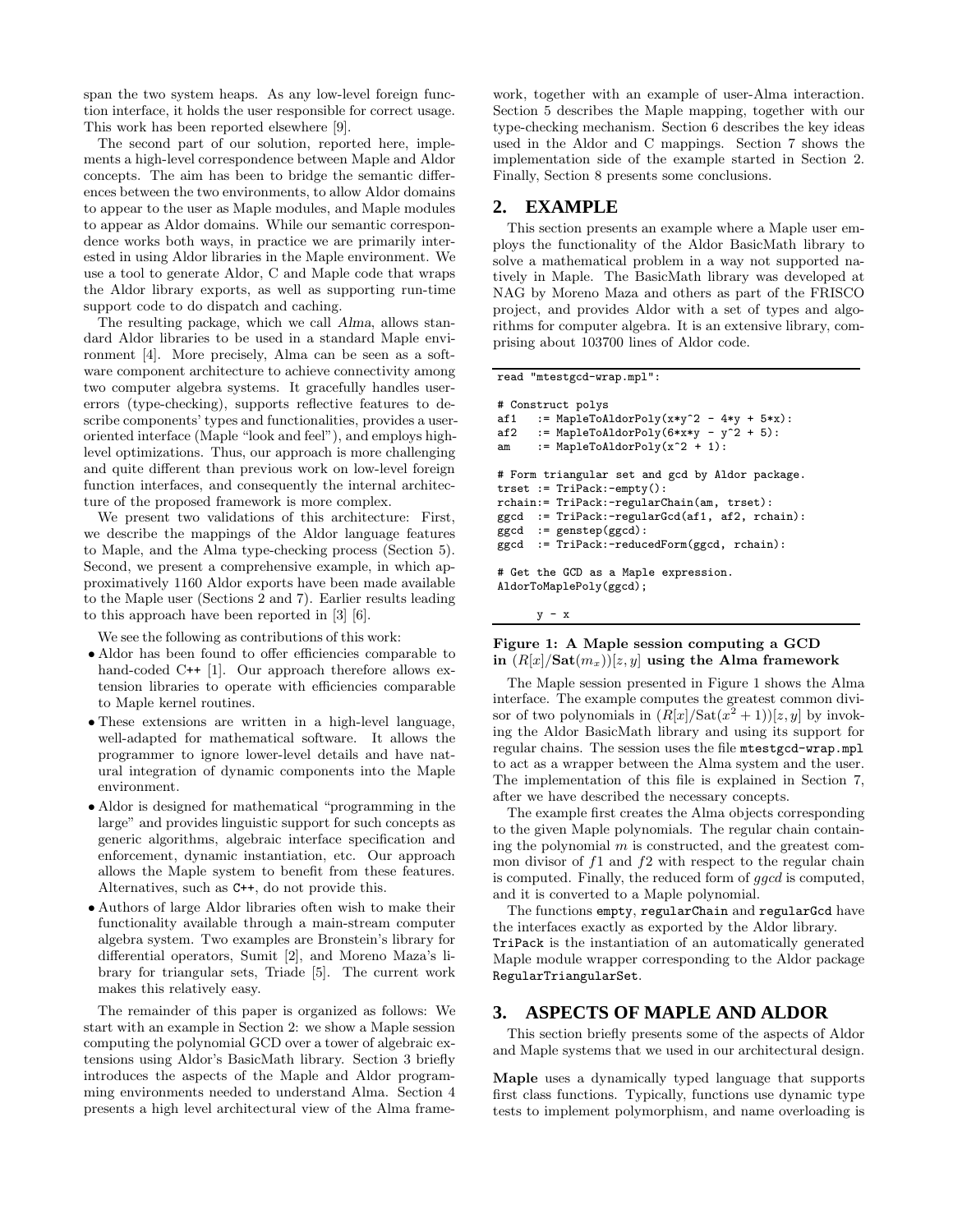not supported. Modern versions of Maple have adopted the concept of modules to organize packages and libraries. A module is a first-class Maple object and provides a collection of name bindings. Some of these bindings are accessible to Maple code outside the module, after the module has been constructed; these are the exports of the module [4]. Figure 2 shows a Maple module and its use.

```
makeZp := proc( p )module()
      export plus;
      plus := (a,b) \rightarrow a + b \mod p;end module:
end proc:
z5 := makeZp(5); # create the module
```
 $z5:-plus(2,4);$  # add 2 and 4 mod 5.

#### Figure 2: A Maple Module and Its Use

As they are first class objects, modules can be returned by functions. A module's exported functions can reference environment variables visible at the moment of their creation (i.e. it is a closure). In Figure 2 the module returned by the makeZp function references makeZp's parameter p. It exports the plus operation whose functionality is to add numbers modulo p.

Aldor is a strongly typed functional programming language with a higher order type system. The type system has two levels: domains and categories. Each value belongs to some unique type, known as its domain. Domains are in principle run-time values, but they belong to type categories which can be determined statically. Categories specify properties of domains, such as which operations they export, and are used to specify interfaces and inheritance hierarchies. The main difference between the two-level domain/category model and the single-level subclass/class model of objectoriented programming is that a domain is an element of a category, whereas a subclass is a subset of a class. This difference eliminates a number of deep problems in the definition of functions with multiple related arguments. Dependent products and mapping types are fully supported in Aldor. Generic programming is achieved through explicit parametric polymorphism, using functions which take types as parameters and which operate on values of those types, eg:  $f(R: Ring, a:R, b:R):R == a*b - b*a$ .

In Aldor, within a domain-valued expression, the name % refers to the domain being computed, is fixed-pointed, and can be used as a type name.

An example of an Aldor program is presented in Figure 3. It defines a parametrized category Module(R), representing a simplified version of the mathematical category of R-Modules. Module(R) declares as exports a scalar multiplication and two conversion operations. Polynomial has the dependent mapping type:  $(R: Ring) \rightarrow Module(R)$ , taking one parameter R, which is a domain satisfying the Ring category, and produces a type beloning to the category of R-modules. Static analysis can use the fact that R provides all the operations required by Ring, thus allowing static resolution of names and separate compilation of parameterized modules. Names can be overloaded, and are resolved based on their static type. The first line in the Aldor code in Figure 3 makes the exports of the SingleInteger domain available throughout the file.

```
-- File Example.as:
import from SingleInteger;
define Module(R:Ring) : Category ==
AbelianGroup with {
   *: (R, %) \rightarrow %; ++ Scalar multiplication<br>coerce: R -> %;
   coerce: R
   coerce: String -> %;
}
++ Polynomial domain over ring R
Polynomial(R: Ring) : Module(R) == add {
   (r: R) * (x: %): % == ...;<br>coerce(r: R) : % == ...;coerce(r: R) : %coerce(s: String) : % == ...;
   ...
}
```
Figure 3: An Aldor Category/Domain Example

## **4. ALMA DESIGN**

This presents an overview of Alma's design. The main ideas that guided the design are summarized below:

- Alma should automatically generate any needed (Maple, C, and Aldor) stubs, and keep the system's internals hidden from the user.
- Alma should provide a dynamic (interactive) type-checking mechanism that gracefully handles user needs, and errors.
- Alma should allow Maple to interact with Aldor components in an efficient manner, introducing only a minimal overhead cost.
- Alma should extend the Maple language only as needed, by providing mappings for foreign programming language concepts such as overloading, domains, etc.
- Alma should be simple to use, rendering a Maple "look and feel" to Aldor code.

## **4.1 Rationale of the Design**

Figure 4 introduces the main components of the Alma architecture. The module that does the stub code generation is located inside the Aldor compiler. It receives as input an Aldor program, and generates the usual compiled binary representation of it, together with Aldor, C, and Maple stubs for the program's exports. Among these there may be exports that have their definition in some Aldor library.

The Maple stub becomes the interface between the user and the Alma system. It uses the functionality of the type checking module, in order to ensure a correct call to the Aldor library. Otherwise, if no type-checking is performed, an incorrect call on the user's part would most likely produce a low-level fatal error. The type-checking module is designed to provide useful feedback to the user in the case of an erroneous invocation. For example it will list the allowed export types for a given export name.

Once the program has reached a mature phase, one may want to eliminate the type-checking overhead. If a fast implementation is desired, the Alma code generation module is able to produce code in which no type checking is performed. The type checking module is implemented mostly in Maple, but it also uses Aldor run-time system enhancements (the "has" operation that tests if a given domain satisfies a given category).

Our architecture allows Maple to share a single address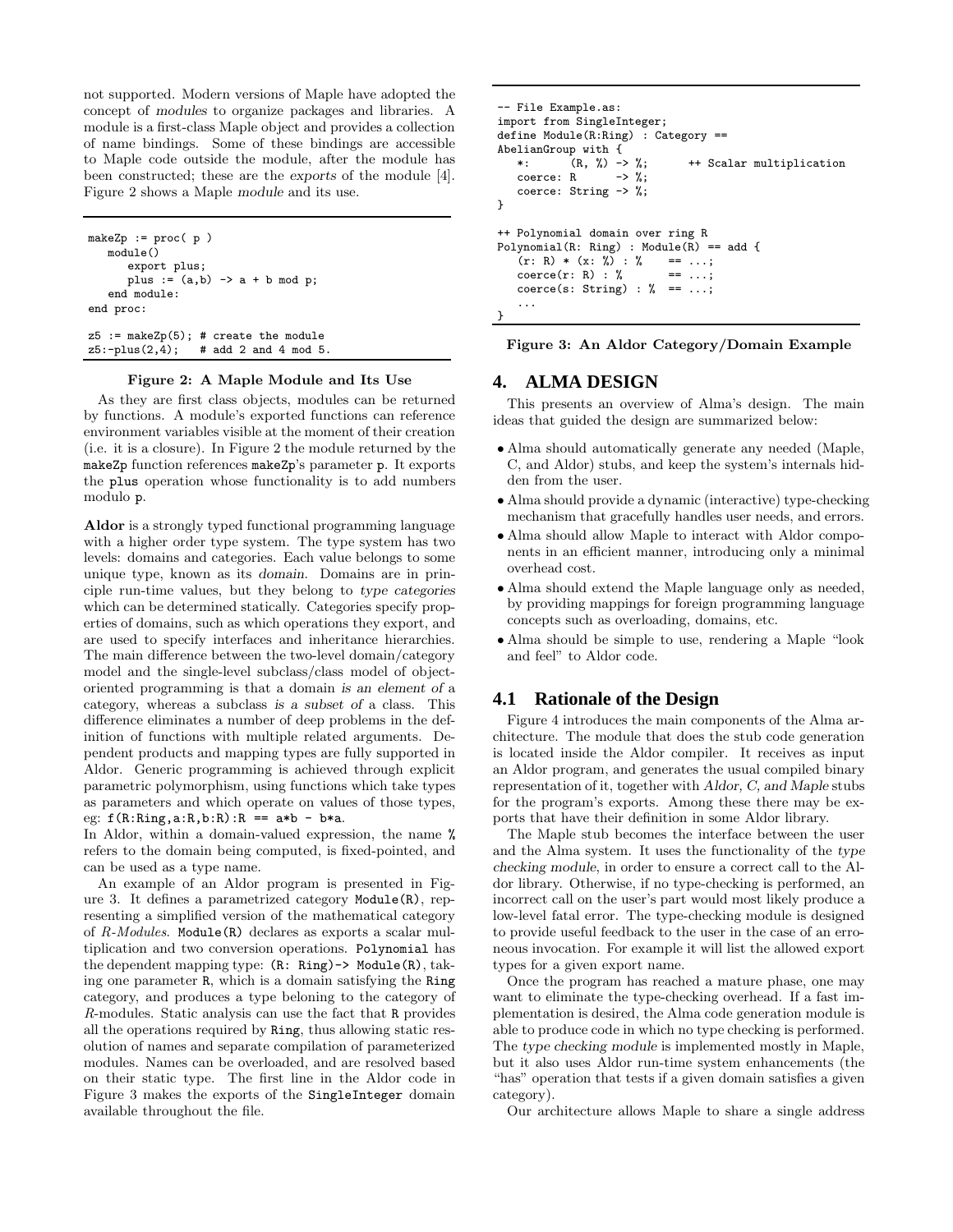

Figure 4: High-Level Architecture Overview: white arrows mean "generates," normal arrows mean "uses," dashed boxes are user source code, light boxes are generated code.

space with optimized Aldor components from a library. However, the cost of calling an Aldor function can be somewhat expensive: The initial use of the Aldor stub may require a number of expensive runtime operations, such as domain instantiation, that cannot be statically optimized by the Aldor compiler. (These operations may involve parameters that are known only at runtime.) Thus, for performance reasons, the Maple stub uses a cache module (implemented based on Maple's remember option) to store previously computed domain/category types. Aldor-closure objects corresponding to functional Aldor exports are also cached, so that they can be invoked directly, thus by-passing the Aldor stub. Alma supports function-level just in time re-compilation of the C and Aldor stubs (JITC module). More precisely, if an export is found to be "hot" and depends on type-parameters known only at run-time, Alma will build, and recompile a specialized C and Aldor stub corresponding to that export. Since most type-parameters are now instantiated, the Aldor compiler will find better opportunities for aggressive optimizations (like inlining), thus improving the application's performance.

In order to successfully complete a foreign Aldor invocation, the Maple stub calls the C stub that forwards the request to the Aldor stub, and this invokes the correct Aldor export on valid Aldor parameters, returning a value to the C stub. The C stub creates foreign Maple objects and returns them to the Maple stub. The functionality of the Aldor and Maple run-time system enhancements modules (A+ and M+ in the figure) is to synchronize Maple's and Aldor's garbage collectors (see [9]).

Alma's objects expose rich reflective features that can be queried by the user. This allows one to find the functionality of the corresponding Aldor component, its type, etc. Alma's foreign objects can also be manipulated in the same way as any ordinary Maple objects: They may be used in Maple operations (such as map, apply), while Alma's internal invocation mechanism is completely transparent to the user.

## **4.2 Example of Correspondence**

We present a simple interaction between the Maple-user and the Alma framework. Assume the user wants to use the functionality of the Aldor code in Figure 3, and the stubs have already been generated by calling the Aldor compiler with the appropriate options on the Example.as file.

| >read("MapleExampleStub.mpl"):                                                                                                                                                                                                                                                                                                                                                                                                   | # line 1 |  |
|----------------------------------------------------------------------------------------------------------------------------------------------------------------------------------------------------------------------------------------------------------------------------------------------------------------------------------------------------------------------------------------------------------------------------------|----------|--|
| $\rightarrow$ with (Example);                                                                                                                                                                                                                                                                                                                                                                                                    | # line 2 |  |
| module() export Polynomial,  end module                                                                                                                                                                                                                                                                                                                                                                                          |          |  |
| >Polynomial("help");                                                                                                                                                                                                                                                                                                                                                                                                             | # line 3 |  |
| Domain Type: Polynomial(R: Ring) : Module(R)                                                                                                                                                                                                                                                                                                                                                                                     |          |  |
| Exports: *: $(R, %)$ ->%; coerce: $(R)$ ->%; coerce: $(Suring)$ ->%;                                                                                                                                                                                                                                                                                                                                                             |          |  |
| Comment: Polynomial domain over ring R                                                                                                                                                                                                                                                                                                                                                                                           |          |  |
| >Polynomial("help", "*");                                                                                                                                                                                                                                                                                                                                                                                                        | # line 4 |  |
| Functional Type: *: $(R, %)$ -> %;                                                                                                                                                                                                                                                                                                                                                                                               |          |  |
| Comment: Scalar multiplication                                                                                                                                                                                                                                                                                                                                                                                                   |          |  |
| >SI_dom := SingleInteger:-Info:-asForeign;                                                                                                                                                                                                                                                                                                                                                                                       | # line 5 |  |
| ["d", 1856856, module() export ]                                                                                                                                                                                                                                                                                                                                                                                                 |          |  |
| $\frac{\text{1}}{\text{1}}$ $\frac{\text{1}}{\text{2}}$ $\frac{\text{1}}{\text{2}}$ $\frac{\text{1}}{\text{2}}$ $\frac{\text{1}}{\text{2}}$ $\frac{\text{1}}{\text{2}}$ $\frac{\text{1}}{\text{2}}$ $\frac{\text{1}}{\text{2}}$ $\frac{\text{1}}{\text{2}}$ $\frac{\text{1}}{\text{2}}$ $\frac{\text{1}}{\text{2}}$ $\frac{\text{1}}{\text{2}}$ $\frac{\text{1}}{\text{2}}$ $\frac{\text{1}}{\text{2}}$ $\frac{\text{1}}{\text{$ | # line 6 |  |
| ['o", 5, module() export  ]                                                                                                                                                                                                                                                                                                                                                                                                      |          |  |
| >poly_si_dom := Polynomial(SI_dom);                                                                                                                                                                                                                                                                                                                                                                                              | # line 7 |  |
| $[\text{"d", 1848300, module export }]$                                                                                                                                                                                                                                                                                                                                                                                          |          |  |
| >poly_obj := poly_si_dom:-coerce(int_obj);                                                                                                                                                                                                                                                                                                                                                                                       | # line 8 |  |
| module() export  end module                                                                                                                                                                                                                                                                                                                                                                                                      |          |  |
| >wrong_obj:=Polynomial(SI_dom):-coerce(SI_dom);#line 9                                                                                                                                                                                                                                                                                                                                                                           |          |  |
| no function with this signature! candidates:                                                                                                                                                                                                                                                                                                                                                                                     |          |  |
| coerce: (SingleInteger)->Polynomial (SingleInteger)                                                                                                                                                                                                                                                                                                                                                                              |          |  |
| coerce: (String) -> Polynomial (SingleInteger)                                                                                                                                                                                                                                                                                                                                                                                   |          |  |
|                                                                                                                                                                                                                                                                                                                                                                                                                                  |          |  |

#### Figure 5: User-Alma interaction. Lines starting ">" are user input; the others are Maple output

The first line in Figure 5 imports the Maple stub into Maple's environment. On line 3, the user asks for information about the Polynomial domain. Alma answers by providing the type information, exports, and the comments associated with the Polynomial domain (see Figure 3). Similarly, on line 4, the user asks about the \* export of the Polynomial domain. All Aldor domains/categories are translated into Maple modules, or functions producing modules, if parameterized. They export an Info module that encapsulates the type's reflective features. The asForeign export of the Info module stores a Maple foreign object corresponding to the Aldor domain it represents. At present, our implementation represents a foreign Maple object as a list that contains a classification identifier ("d" means domain, "c" means category, "f" means function, "o" means object, etc.), a pointer to the Aldor object (for primitive types this will be the value), a Maple structure representing the Aldor type, and some additional information used to synchronize the garbage collectors This is illustrated by Alma's response to the user command at lines 5, 6, 7.

Line 5 creates a foreign domain type object corresponding to the Aldor SingleInteger domain. Line 6 creates an object of type SingleInteger which in fact is just a primitive integer value, as one can see in the Maple representation of the int obj. Next, on line 7, another domain-type object is created, corresponding to the Polynomial(SingleInteger) Aldor type. If the user would like to verify first that the SingleInteger domain satisfies the Ring category, he can look in the SingleInteger:-Info:-supertypes export. Note that the interaction with our framework is quite intuitive, as our mapping closely follows Aldor's specification structure and semantics. Types are run-time values both in Aldor and in our mappings: the user has to construct them first in order to use their exports. Types are also first class val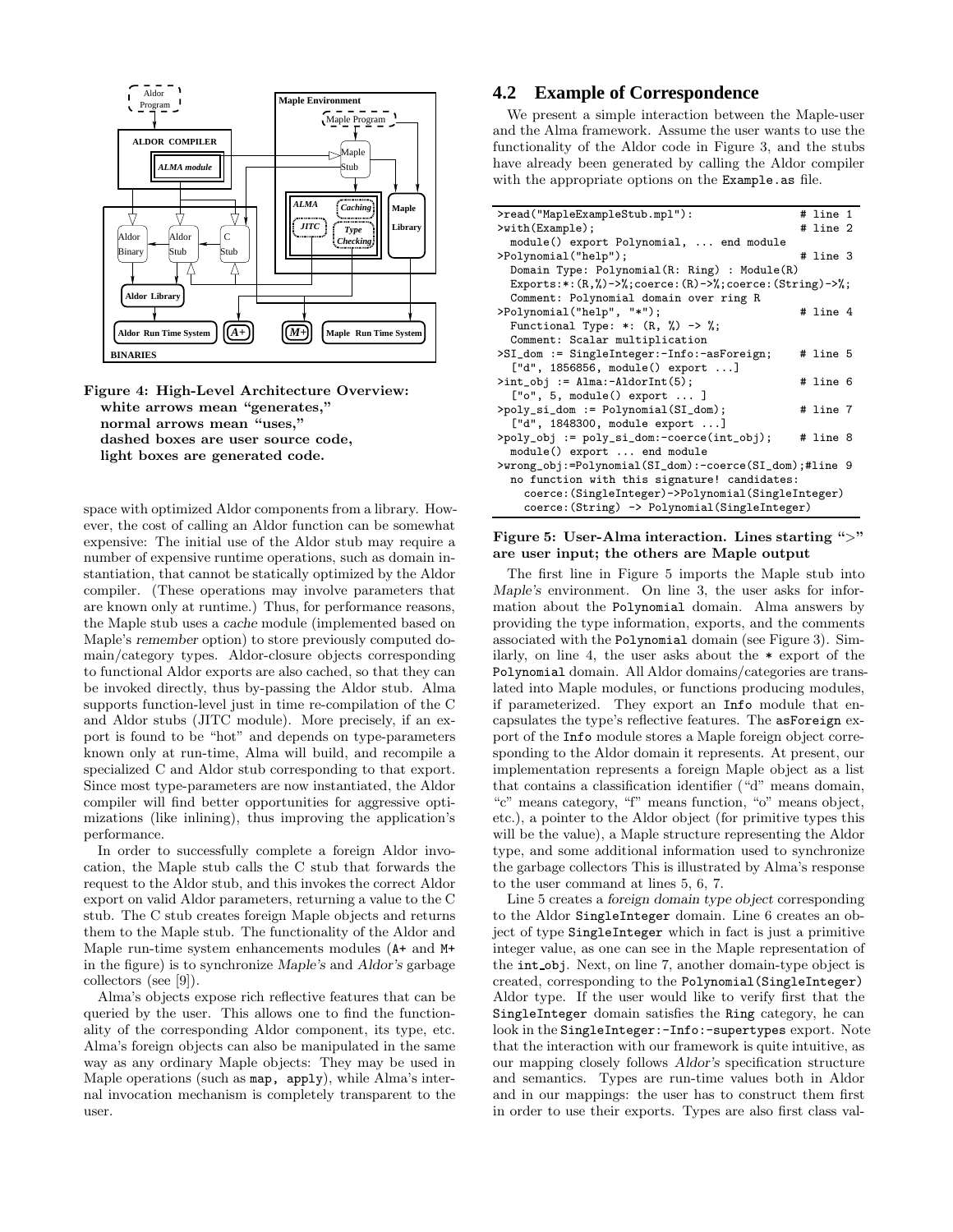ues, therefore they are constructed and used in the same way a regular object is used. Finally, on line 8, the coerce function is called, and as result, a foreign Maple object of Polynomial(SingleInteger) Aldor type is returned.

The last line in our example (line 9) shows how our framework reacts to an erroneous input: The type checking module detects that the parameter to the coerce export is neither of type SingleInteger nor of type String, so the incorrect Aldor library invocation is aborted. In addition, feedback is provided to the user with respect to the valid type signatures of the coerce function. Also note that while Maple does not support overloading, our mapping behaves as though it does. To the user it seems as though one can call two functions with the same name and with different parameter types, as they appear in the Aldor specification.

#### **5. THE** *MAPLE* **STUB**

We now turn our attention to the internals of the system, starting with the generated Maple stubs.

The Maple mapping addresses the issues that arise from matching the Aldor's strongly typed system with Maple's dynamically typed system. In particular, one of the challenges is in matching the compile-time parametric polymorphism of Aldor's dependent types with the dynamic polymorphism of Maple's module-producing functions. For a rich connectivity between Maple and Aldor to exist, Aldor's features, such as run-time domain types, overloading, dependent types and mapping types, need to be mapped to Maple. The key for the translation of these features is to create, via the Maple stub, dynamic types corresponding to the hierarchy of available Aldor types, and to design a dynamic type-checking mechanism for the foreign Maple objects. Alma's type-checking phase is greatly simplified, compared to the static Aldor type-checking, as it happens at the application's run-time where most parameters have completely instantiated types.

#### **5.1 Mapping Rules**

The code in Figure 6, is an extract of the Maple stub corresponding to the Aldor Polynomial domain defined in Figure 3. We use this to help present the high-level concepts ideas used to interface Maple with Aldor. For space reasons, we have excluded the code for the coerce exports, the "help" option, or some of the exports of the Info module.

An Aldor domain-producing function (e.g., Polynomial) is translated into a Maple function which at run-time yields a module. In addition it encapsulates the necessary information for type-checking its parameters and exports. This is done lines 7, 36, and 37 in Figure 6; type/TC is the Alma type-checker that ensures the consistency of the mapped Maple code with the Aldor type system. Aldor's nested domains are mapped into nested Maple modules. The rest of the Aldor domain exports are mapped to Maple module exports. Name overloading in our mapping is achieved by concatenating the different implementations for the same name and using a single function in which dynamic type tests identify the right code to be executed.

Modules corresponding to Aldor's domains and categories export an Info module containing metadata (reflective features and profiling information) associated with that type. These standardized exports of the Info module are computed at the domain/category-type module creation time.

Our mapping exploits Maple's support for closures. Each

```
1 'Polynomial' := proc() option remember; ## type cache
2 local ret,tmp_fct,b,ret_param,ALMA_getObject,args4;
3 if(args[1]="help") then ... return; fi;
4 args4 := args;
5 if nargs=1 then
6 b := true;
7 if b then b:=type(args[1],TC(Ring()));fi;
8 if b then ## TYPE: Module(R:Ring)
9 ret := module()<br>10 export '*', In
10 export '*', Info, fcts;<br>11 Info := module() ##meta
       Info := module() ##metadata:reflective+profiling
12 export GenExports,GenInfo,hash,self,asForeign,
13 type,asForeign,supertypes,printExports,<br>14 domArgs,domArgsOpt,optimizeOn,profile;
                domArgs,domArgsOpt,optimizeOn,profile;
15 GenInfo:=["Polynomial",[["Ring"]],
16 ["Apply","Module",[args4[1]]]];
17 GenExports:=[["*",[args4[1],"%"],["%"]], ...];
18 domArgs:=args4; domArgsOpt:=[];<br>19 optimizeOn:=[0]; profile:=[[0]]
        19 optimizeOn:=[0]; profile:=[[0]];
20 end module;<br>21 fcts := mod
       fcts := module()22 export '*', '*clos', 'coerce', 'coerceclos';
23 local '*cstubname';'*cstubname':="starFrMyPolyT";
24 '*clos':=proc(arg)option remember;#closure cache
25 local tmp_fct, ret;<br>26 tmp fct:=define ext
         26 tmp_fct:=define_external(convert('*cstubname',
27 symbol),'MAPLE', 'LIB="./libctestJIT.so"):<br>28 ret:=tmp_fct(Alma_map(lst->lst[2], [op(arg)]),
28 ret:=tmp_fct(Alma_map(lst->lst[2], [op(arg)]),<br>29 ["f",[args4[1,3],Info:-self],[Info:-self]])
             ["f",[args4[1,3],Info:-self],[Info:-self]]);
30 return ret;<br>31 end proc;
31 end proc;<br>32 ' *' := pr32 '*' := proc()<br>33 local ret. c
33 local ret, cached_clos, b, ret_param;<br>34 if nargs=2 then
34 if nargs=2 then<br>35 b = true
35 b := true;
36 if b then b:=type(args[1],TC(args4[1,3]));fi;<br>37 if b then b:=type(args[2].TC(Info:-self)):fi;
          if b then b:=type(args[2],TC(Info:-self));fi;
38 if b then<br>39 if (Info
           if (Info:-optimizeOn[1]=1) then
40 cached_clos:='*clos'(domArgsOpt);
41 else cached_clos:='*clos'(domArgs); fi;
42 Info:-profile[1,1]:=Info:-profile[1,1]+1;
43 if(Info:-profile[1,1]=Alma:-JITtreshold) then<br>44 '*cstubname':="starFrMyPolySpec";
             44 '*cstubname':="starFrMyPolySpec";
45 Info:-optimizeOn[1]:=1;
45 OptimizeAldor(Info:-self, 1); fi;
46 ret:=callAldorClosure(cached_clos,<br>47 map(lst->lst[2],[args]),[Info:-
47 map(lst->lst[2],[args]),[Info:-self]);<br>48 return ret;
           return ret;
49 fi; fi;
50 print("Context: Polynomial(R:Ring);");
51 print("Candidates: *(R,%)->(%)");<br>52 error "No function with this sign
52 error "No function with this signature";<br>53 end proc: ... end module:
53 end proc; ... end module;<br>54 ' * \cdot = f \cdot t \cdot s \cdot f'54 '*(:=fcts:-'*/;<br>55 end module;
55 end module;<br>56 ret:-Info:-
     56 ret:-Info:-self:=ret;
57 Alma_getObject:=proc() local tmp_fct, ret1;
58 tmp_fct:=define_external('cPolynomialOfT',
59 'WAPLE', 'LIB'="./libctestJIT.so");<br>60 ret1:=tmp_fct(map(1st->1st[2],[op(args4)]),
       60 ret1:=tmp_fct(map(lst->lst[2],[op(args4)]),
61 [ret:-Info:-self]); return ret1;
62 end proc;
63 ret:-Info:-asForeign:='Alma_getObject'();
64 ret:-Info:-type:=Module(args[1]);
65 ret:-Info:-supertypes:=[Type]; return ret;
66 fi; fi;
67 print("Context:");
68 print("Candidate:Polynomial:(R:Ring())->Module(R)");
69 error "No function with this signature";
70end proc;
```
Figure 6: Part of MapleExampleStub.mpl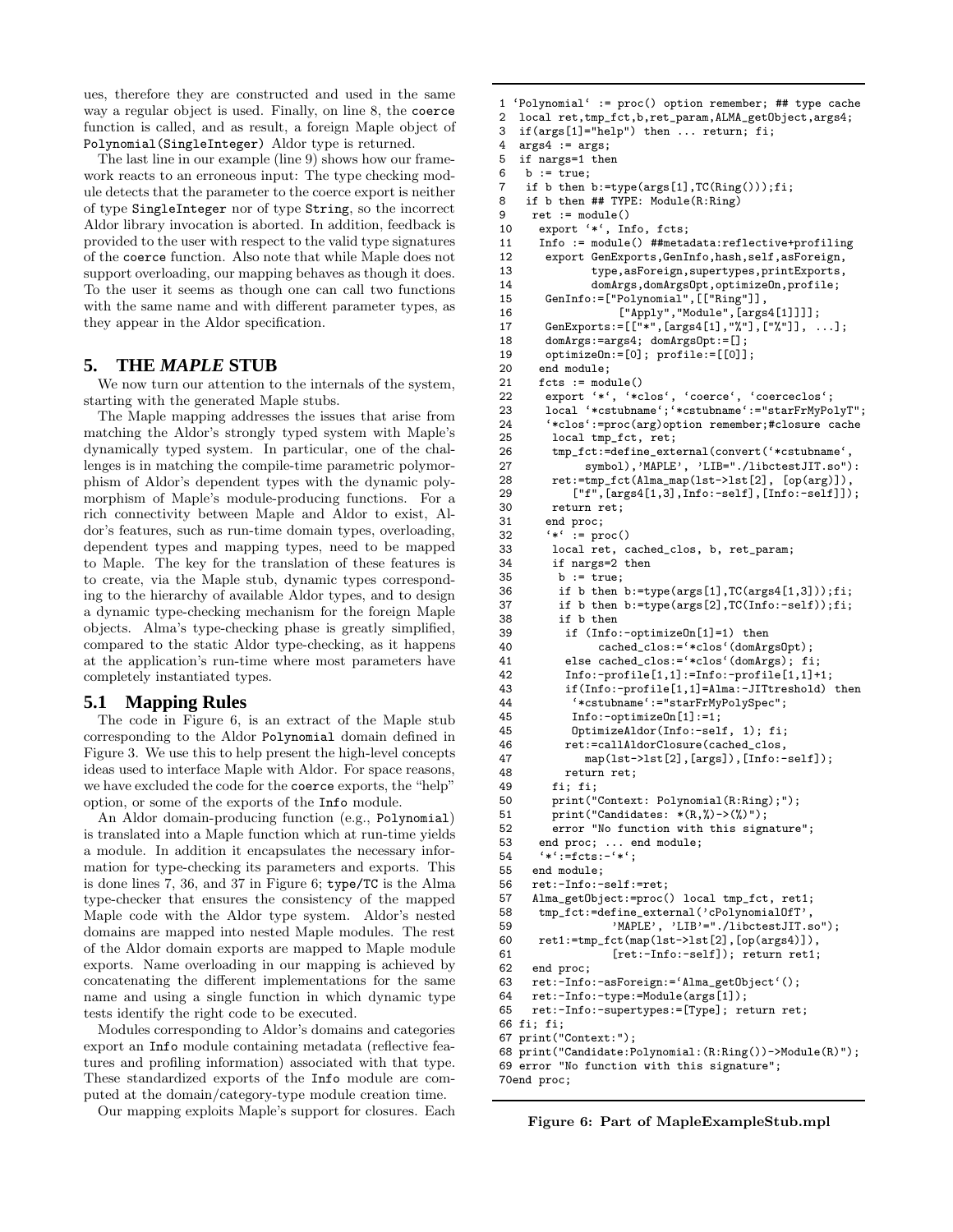of the generated functions that produces a type will set a variable with a unique name to point to its parameters list, thus guaranteeing access to its parameters from a function declared in a nested scope. Line 36 and 37 in Figure 6 typecheck the  $\ast$ :  $(r:R, x:\%) \rightarrow \%$  export of the Polynomial: (R:Ring)->Module(R) parameterized domain. Notice that here R is a type variable, as it is given as a parameter to the Polynomial domain, and is used as a type in its implementation. R can be accessed by means of the args4 variable in the Polynomial's function outer scope. The type(args[1],TC(args4[1,3])) call invokes the Alma typechecker (type/TC) to verify if  $r$  is of type R. This uses the representation knowledge that the third element in Aldor's domain foreign object representation is the Maple module object that maps the corresponding Aldor domain). Both r and R are known only at run-time, and are accessible through the closure's environment.

Lines 32-53 in Figure 6 show the implementation of the \* export of the Polynomial domain. Lines 34-37 verify that the number and type of the parameters are consistent with the Aldor definition. If the optimizeOn entry associated with the  $*$  export is set, then this export has already been type specialized and re-compiled (see Section 6). In this case, the \*clos function is invoked on the non-inlined parameters (domArgsOpt, line 40). Otherwise it is invoked on all domain parameters (domArgs, line 41). The \*clos function returns an Alma closure-object corresponding to the Aldor \* export. This is invoked with valid parameters on line 46 by means of the callAldorClosure Alma's systemfunction. Its first parameter is the Alma closure object, the second is a list of Aldor valid arguments, while the third is the Alma type of the result. If the profiled information corresponding to the \* export shows that it is advantageous to JIT recompile the C/Aldor stub (line 43), the Alma systemfunction OptimizeAldor is called (line 45).

In order to return the Alma closure-object corresponding to the Aldor \* export, the \*clos function requires access to the C stub via the Maple's define external function. The call to define external links in an externally defined function, and produces a Maple procedure that acts as an interface to this external function  $[4]$ ; the  $tmp\_fct$ , computed on line 26 of Figure 6, is such an interface. The first parameter of the tmp fct is a list of Aldor parameters on which the Aldor stub is to be invoked, while the second argument (["f",[args4[1,3],Info:-self],[Info:-self]]) is the Alma type of the closure object (\* receives two parameters: one of type  $R$  – where R is a type-parameter of the Polynomial domain, and another one of type %, yielding an object of type %).

We note that, the type/closure cache of the Alma system is easily implemented with Maple's option remember (lines 1 and 24).

#### **5.2 Foreign Object Layout**

We now briefly describe the Alma foreign object layout. Where necessary we shall provide details on Aldor's type system semantics.

In Aldor, types and functions are first class values. Therefore, besides "regular" objects, we have to define proper formats for foreign Alma type/closure objects, and to design proper Maple types for them.

Figure 8 shows the foreign object layout for the Aldor expressions: MyCat(SI) (category-type object), MyDom(SI)

(domain-type object), a (object of type SingleInteger), and fun (function), which have all been defined in Figure 7. For objects that do not correspond to domain/category Aldor types, the third element of Alma's foreign object layout (rows 3 and 4, column 2) is their Alma type. The layout of the domain/category-type objects does not include their types, but rather themselves (see rows 1 and 2 in Figure 8). For example MyCat(SI) is the Alma module-type associated with the Aldor MyCat(SingleInteger) category. This is because their Alma type is readily accessible by means of their reflective features (the Info:-type export).

| -- any Aldor domain satisfies Type                           |  |
|--------------------------------------------------------------|--|
| -- any Aldor category type satisfies Category                |  |
| define MyCat(T:Type):Category == with; --Type: Category      |  |
| $MyDom(T:Type): MyCat(T) == add; --Type: Domain$             |  |
| $fun(A:Type, o:A, obj:MyDom(A))$ : $A == o;--Type: Function$ |  |
| $SI == SingleInteger; a: SI := 3::SI; --Type: Object$        |  |

#### Figure 7: Aldor Specification

Row 4 in Figure 8 shows the Alma type corresponding to the fun function. It is composed from a classification identifier "f", a list containing the Alma types of its parameters and another list containing the Alma types of its returns. A list whose first argument is the "l" tag (link) indicates that the parameter's type is itself passed as a parameter to this function, the remaining list's arguments giving the index in the current type where the type-parameter was introduced. The "a" tag stands for "apply the second argument of the set to the rest of the set's arguments." It is used only if the type expression involves a type-parameter that has not yet been computed (thus the type of the "apply" cannot be computed yet in this case).

## **5.3 Type Checking**

Let us now consider Alma's type-checking mechanism. In Aldor, every value is a member of a unique domain that determines the interpretation of its data. For the current version of the language, only the domain of all domains, and the domain of all functions produce non-trivial subtype lattices [10][11]. This means that user-developed domains cannot create subtypes, the only non-trivial sub-typing lattices for our type system are the lattices of categories and functions; a non-function object is of a unique type, and cannot satisfy any other type.

To type-check that a foreign Maple object o is of Alma type d (i.e. a Maple module corresponding to an Aldor domain type), the Aldor type of o (found through the foreign object layout), and the Aldor object representation of d are compared, either directly or by hash codees. To verify that an Alma domain-object belongs to a certain category type, the Aldor run-time system is invoked ("has" operation) via Alma's Aldor stub.

| Aldor Expr. | Associated Alma Foreign Object Layout                                                                                                                      |
|-------------|------------------------------------------------------------------------------------------------------------------------------------------------------------|
| MyCat(SI)   | $['c", \text{ptr_to obj}, \text{MyCat(SI)}]$                                                                                                               |
| MyDom(SI)   | ["d", ptr to obj, MyDom(SI)]                                                                                                                               |
| а           | ["o", 3, SI]                                                                                                                                               |
| fun         | $[\mathbf{u} \cdot \mathbf{f} \cdot \mathbf{v}, \text{ptr\_to} \cdot \text{clos}, \text{tr}_{\mathbf{v}}]$ where $[1; = [\mathbf{u} \cdot \mathbf{v}, 1],$ |
|             | f_tp:= $\lceil$ "f", $\lceil$ Type, $\lceil 1, \lceil$ "a", $MyDom$ , $\lceil 1 \rceil \rceil$ , $\lceil 1 \rceil \rceil$ ;                                |

Figure 8: Foreign Object Layout. The Aldor expressions in the first column are defined in Figure 7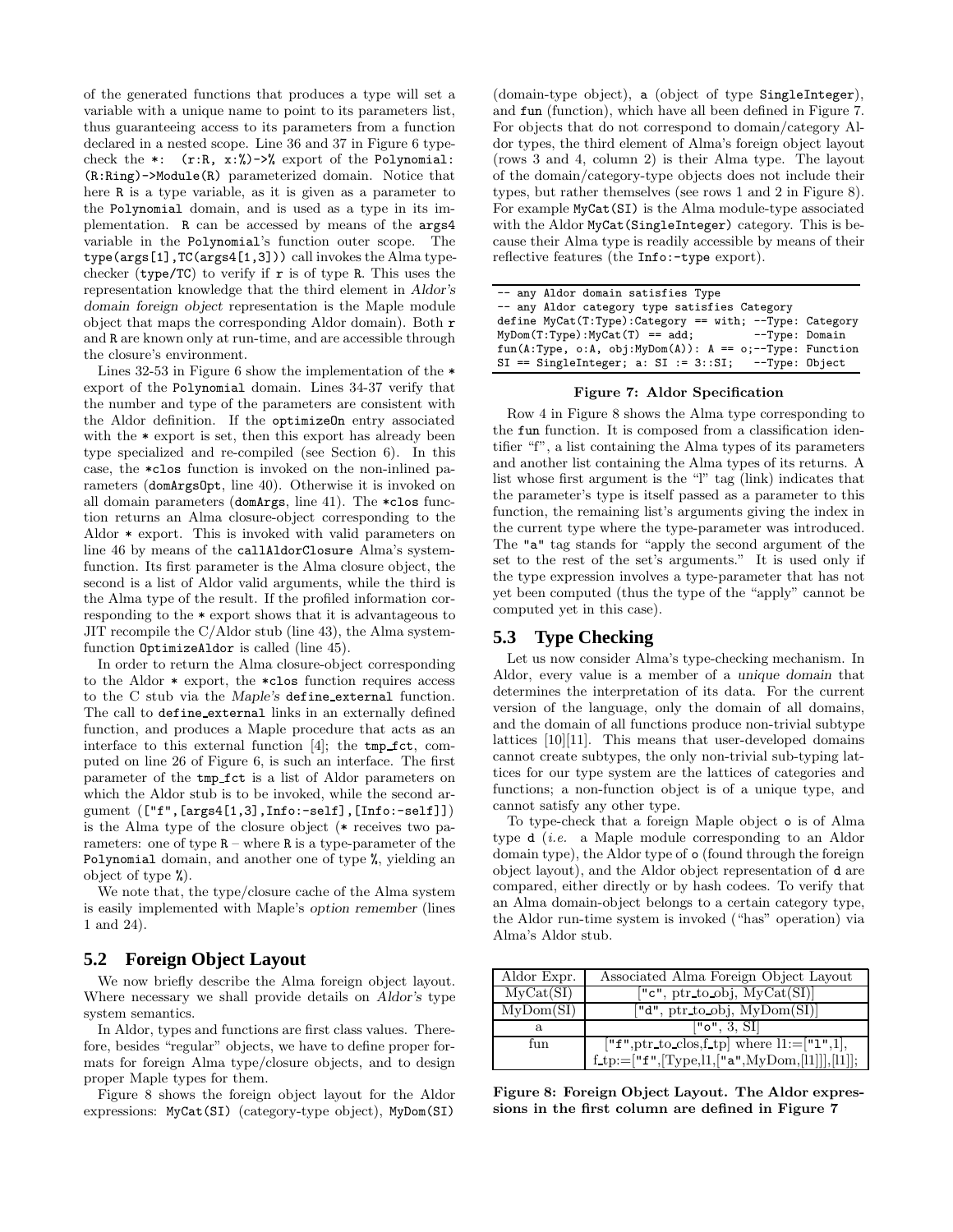To test that a foreign Maple functional object S1->T1 is of a functional type S2->T2, one has to verify that S2 is a subtype of S1, and T1 is a subtype of T2. When testing this, a run-time unification algorithm is used, which computes and works with the fix-point representation of a type. Otherwise for mutually recursive types the algorithm will never end.

## **6. THE** *C* **AND** *ALDOR* **STUBS**

The role of the Aldor and C stub is to re-direct the user's call to the Aldor library. These are not necessarily accessible to the user, and do not resemble the structure of the mapped Aldor specification. The C and Aldor mappings, if not used inside our framework form un-safe code, as they assume that the type-checking has already been performed at the Maple stub level.

The C stub is the glue between the Maple and Aldor stubs, as both languages expose a basic interoperability layer with C. The C stub for the Aldor export  $\ast: (R, \%) \rightarrow \%$  is presented in Figure 9. When invoked, the C stub (starFrPolynomialT) identifies the Aldor objects to be passed as parameters to the Aldor stub (list args), and calls the Aldor stub (represented by astarFrPolynomialT) on these arguments (casted to void pointers). The resulting Aldor object (ret) is combined with its Alma type (ret type, also received as a parameter by the C stub) to form an Alma foreign closureobject that is returned to the Maple stub.

This is accomplished through the use of the Alma system function makeForeignObject. The created closure-object, when called (via callAldorClosure Alma system-function), uses the Aldor-C interoperability layer for executing a closure call (CCall). The C stub generated by the JIT recompilation module looks very much like the standard one. The only difference is that it invokes a different Aldor function (astarFrPolynomialSpec) which takes fewer parameters. In our case it takes no parameters as the SingleInteger parameter of the Polynomial has been already inlined in the \* Aldor stub export generated by the JIT re-compilation module.

```
/************ C stub for *$Polynomial(T) ************/
extern FiClos astarFrPolynomialT(void* D);
ALGEB starFrPolynomialT(MKernelVector kv, ALGEB args){
 ALGEB list_args, ret_type, result; FiClos ret;
 list_args = (ALGEB)args[1];
 ret_type = (ALGEB)args[2];ret = astarFrPolynomialT((void*)MapleToInteger32(kv,
                    MapleListSelect(kv,list_args,1)));
 result = makeForeignObject(kv,"f",ret,ret_type);
 return result;
}
/****** C stub for *$Polynomial(SingleInteger) ******/
/** Code generated by the JIT re-compilation module **/
extern FiClos astarFrPolynomialSpec();
ALGEB starFrPolynomialSpec(MKernelVector kv,ALGEB args)
{
 ALGEB ret_type, result; FiClos ret;
 ret_type = (ALGEB)args[1];ret = astarFrPolynomialSpec();
 result = makeForeignObject(kv,"f",ret,ret_type);
 return result;
}
```
#### Figure 9: C Stub Mapping

Figure 10 illustrates the main ideas employed in the Aldor stub generation. The Aldor stub exposes the paramet-

```
astarFrPolynomialT(T:Ring) :
  (Ring,Polynomial(T)) \rightarrow Polynomial(T) == \{-*Polynomial(T); -- (**)}
-- Code generated by the JIT re-compilation module --
SI == SingleInteger;
astarFrPolynomialSpec() :
  (SI, Polynomial(SI) -> Polynomial(SI) == {
     _*$Polynomial(SI);
     -- this can be aggresively optimized --
}
```
#### Figure 10: Aldor Stub Mapping

ric polymorphism of the Aldor specification/library to the Maple user who can now instantiate Aldor types at application's run-time and call their exports. A domain functional export is represented as a function that takes as parameters all the parameters of the domains in which it is nested (starting with the uppermost one), and that returns the desired closure to the C stub. All the other exports shall return an object (for example domain/category types).

As can be seen, the Aldor stub is quite simple. We employ the type inference mechanism to do the difficult work of identifying which of the possible overloaded \* functions we return. The Aldor compiler will identify more opportunities to aggressively optimize the astarFrPolynomialSpec Aldor stub export (generated by JIT re-compilation) – for example it can inline all the SI operations  $(+, -, *)$  that appear in the \* export of the Polynomial(SI) domain.

# **7. EXAMPLE IMPLEMENTATION**

We now show the details a library author must be aware of to use Alma. This completes the example of Section 2, which showed only the end-user's point of view.

```
-- File testgcd.as:
#include "basicmath"
N == NonNegativeInteger; R == Integer;
1v: List Symbol == [-"z", +"y", +"x"];
V = OrderedVariableList(lv); Q = Fraction(Integer);
P == SparseMultivariatePolynomial(Q, V);
gcdPack==GcdOverTowersOfAlgebraicExtensionsPackage(lv);
T == RegularTriangularSet(Q, lv);
VT == ValueWithRegularChain(P, T);
BB == Boolean; SI == SingleInteger;
```
#### Figure 11: Aldor specification used as input to the Alma framework

Figure 11 shows the Aldor specification that must be provided as input to the Alma compiler to make available part of BasicMath's exports to the Maple environment. The compilation generates Maple, C, and Aldor stubs that each have about 1160 exports. It is, in our opinion, easy to see why a naive, non-automatic integration of this library in the Maple environment is not a practical solution: It requires a good deal of effort, not to mention the maintenance cost. If the exports of the library are changed, the Maple mapping must be altered as well.

Figure 12 presents the hand-written wrapping code that will create the necessary Alma types and functions and will ease the use of the Alma system. This is not, strictly speaking, necessary and could be done by the end user. However it is likely that it needs to be created only once, and may be